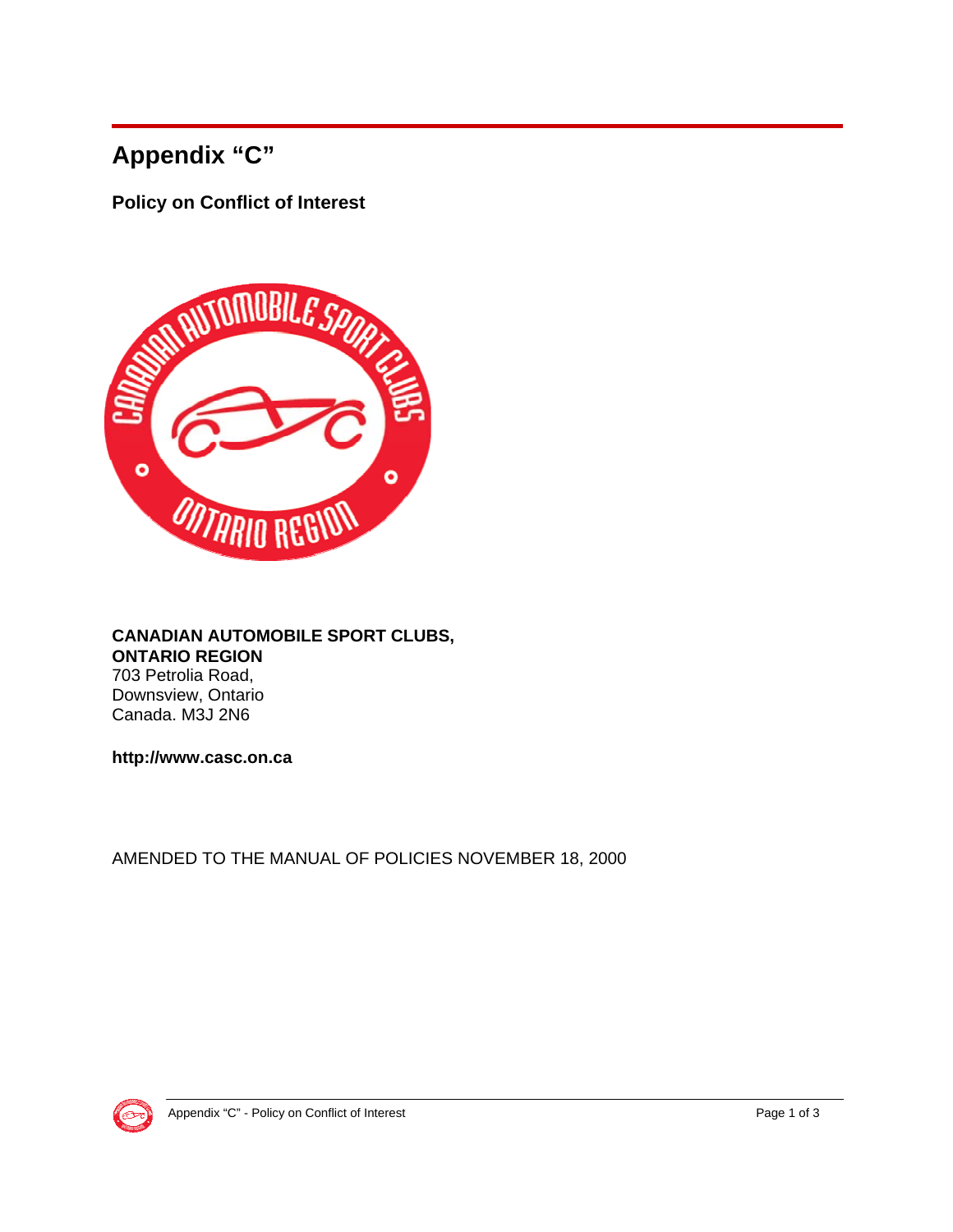The Board of Directors, recognizing the need for a policy regarding conflict of interest, have drawn up and approved the following statement:

### **INTRODUCTION**

Any organization in today's society be it a commercial business, recreational or sporting in nature, needs to ensure that it is not subject to complaints with respect to conflict of interest. In our case, a conflict of interest may arise when anyone acting on behalf of or with the authority of CASC-OR making any decision by or on behalf of CASC-OR has any interest whatsoever which might be or might be viewed to be in conflict with the interest of any of those who are or who may be affected by such decision. This would include the actions of not only officers, directors, executives and staff, but in our case competition officials for an event or series, competition officials elected or appointed to regional positions and anyone participating in decisions with respect to or on behalf of CASC-OR having an effect on others. It is essential not only from the point of view of possible civil liability, but by reason of the requirements for fairness and natural justice that we ensure that each and every one of the persons referred to above is always seen to be making decisions free from any form of obligation or commitment or any other interest which might conflict with or influence the making of any such decision or the carrying out of their duties with Canadian Automobile Sport Clubs - Ontario Region.

### **POLICY**

It is the policy of the Canadian Automobile Sport Clubs - Ontario Region that no elected or appointed official, employed staff, officer, director, competition official for an event or series or competition official elected or appointed to regional positions or any person with the authority to make any decision by or on behalf of CASC-OR which may or may be perceived to effect CASC-OR or anyone relying upon CASC-OR have or be viewed to have any interest whether direct or indirect which might be in conflict with the interests of CASC-OR or any person or entity which is or may be affected by such decision.

## **PROCEDURE**

Any individual acting on behalf of CASC-OR whose decision may affect beneficially or adversely that person personally or indirectly through a relative or family member, employer or associate must consider the possibility of a real or perceived conflict of interest. Individuals finding themselves in a position where

there may be a real or perceived conflict of interest as a result of making a decision, exercising authority or acting on behalf of CASC-OR must take immediate steps to advise the appropriate body which will be the Board of Directors or Region Competition Chairpersons or Region Executive of the existence of the real or potential conflict of interest.

Such individual having declared a conflict, which declaration of conflict should be recorded, may not participate in the making of the decision causing the concern, but may with the direction of the appropriate individual or body participate in carrying out the decision once it has been made.

Any individual who may be in doubt as to whether a conflict of interest exists or wishes a more definitive interpretation of this policy should contact a senior region official in confidence to discuss the matter directly, but must not take or implement a decision with respect to the matter before having done so.